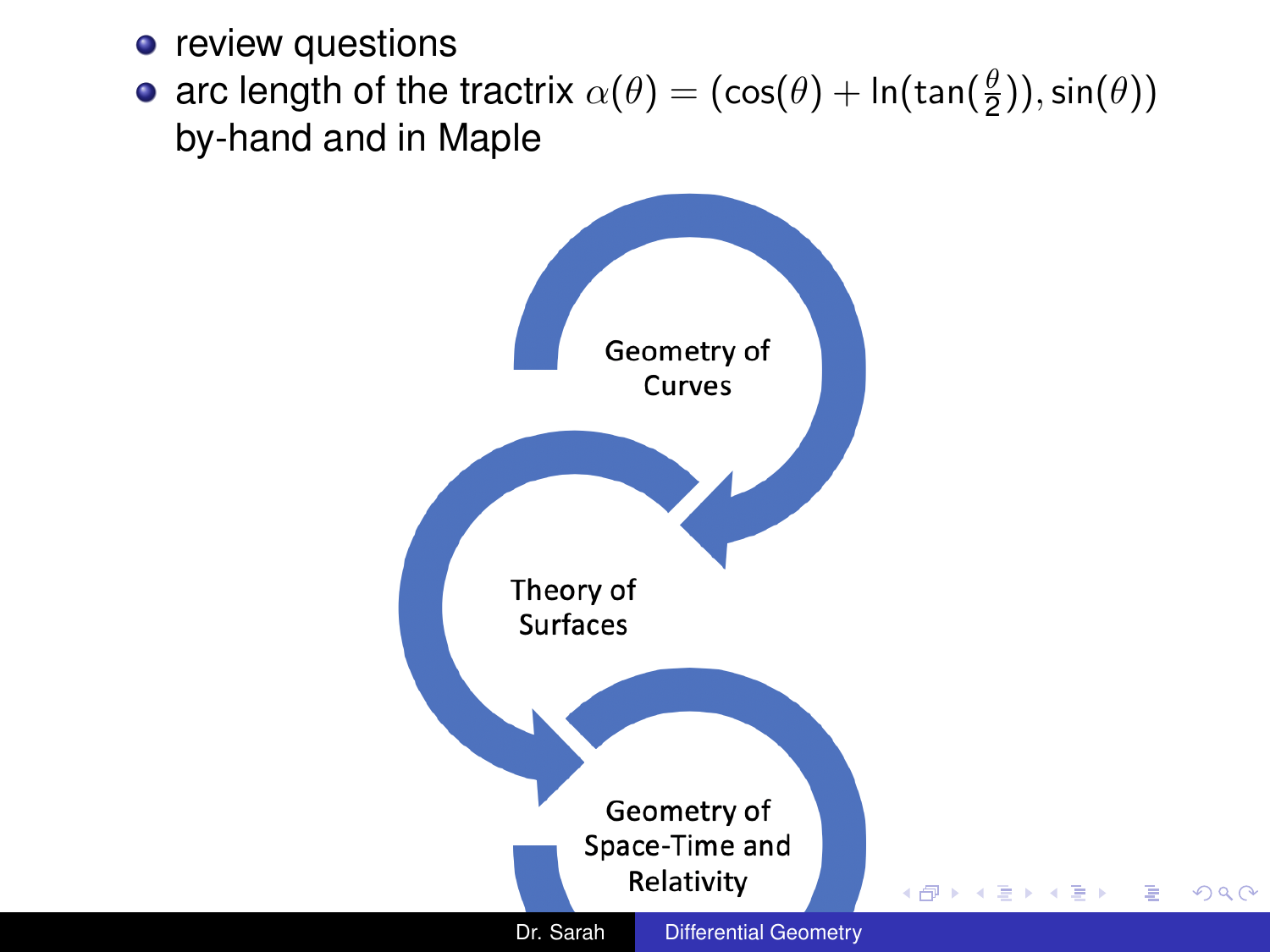1. Which of the following could represent the line between the points (-3,2,5) and (1,-2,4)



- c) both of the above
- d) none of the above

K ロ ⊁ K 個 ≯ K 君 ⊁ K 君 ⊁

B

 $QQ$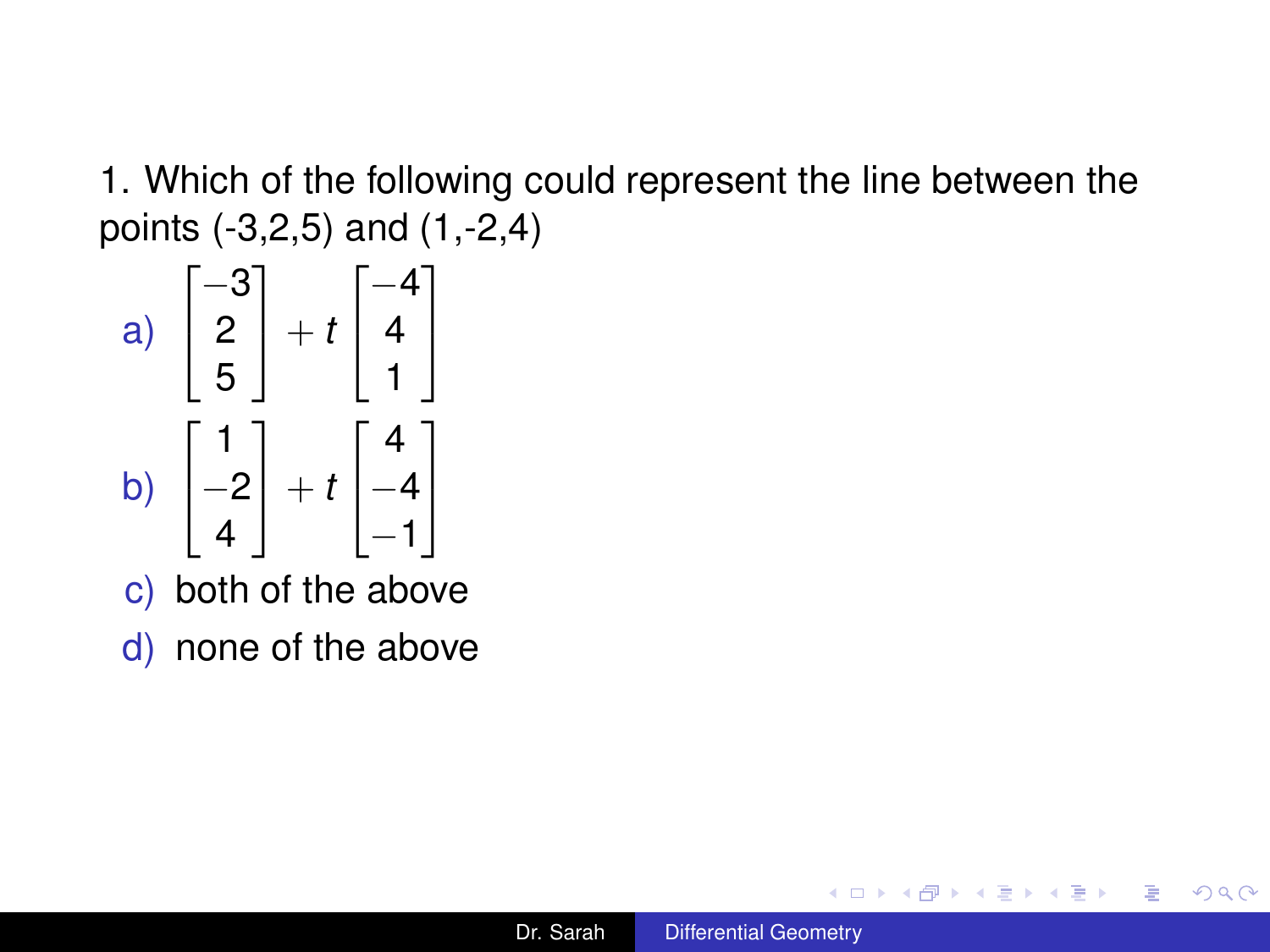- 2. A line has
	- a) velocity is  $\vec{0}$
	- b) acceleration is  $\vec{0}$
	- c) acceleration is nonzero but constant
	- d) more than one of the above

 $\leftarrow$ 

包  $\sim$ - 4 周 ト 4

 $\equiv$ 

 $\equiv$ 

 $2990$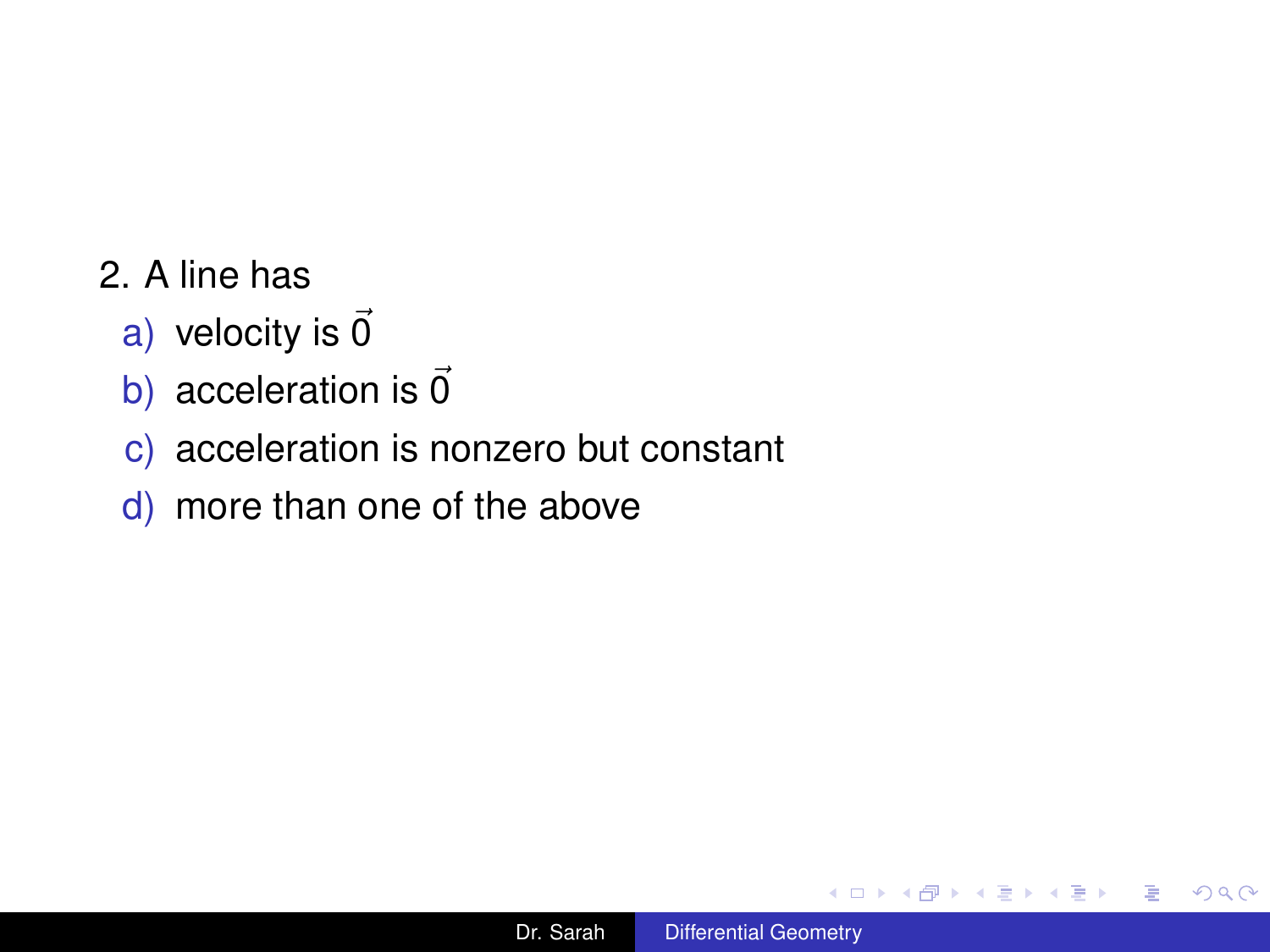3. In Euclidean space, the shortest distance path between  $\vec{p}$ and  $\vec{q}$  is the line  $\vec{p} + t(\vec{q} - \vec{p})$  because:

- a) No matter the geometry, we must head in the direction from  $\vec{p}$  to  $\vec{q}$  to achieve the shortest path
- b) The length of the line  $=$

$$
\int_a^b \alpha'(t) \cdot \frac{\vec{q}-\vec{p}}{|\vec{q}-\vec{p}|} dt \leq \int_a^b |\alpha'(t)| |\frac{\vec{q}-\vec{p}}{|\vec{q}-\vec{p}|} dt = \int_a^b |\alpha'(t)| dt
$$

- c) both of the above
- d) none of the above

K 何 ▶ K ヨ ▶ K ヨ ▶

B

 $QQ$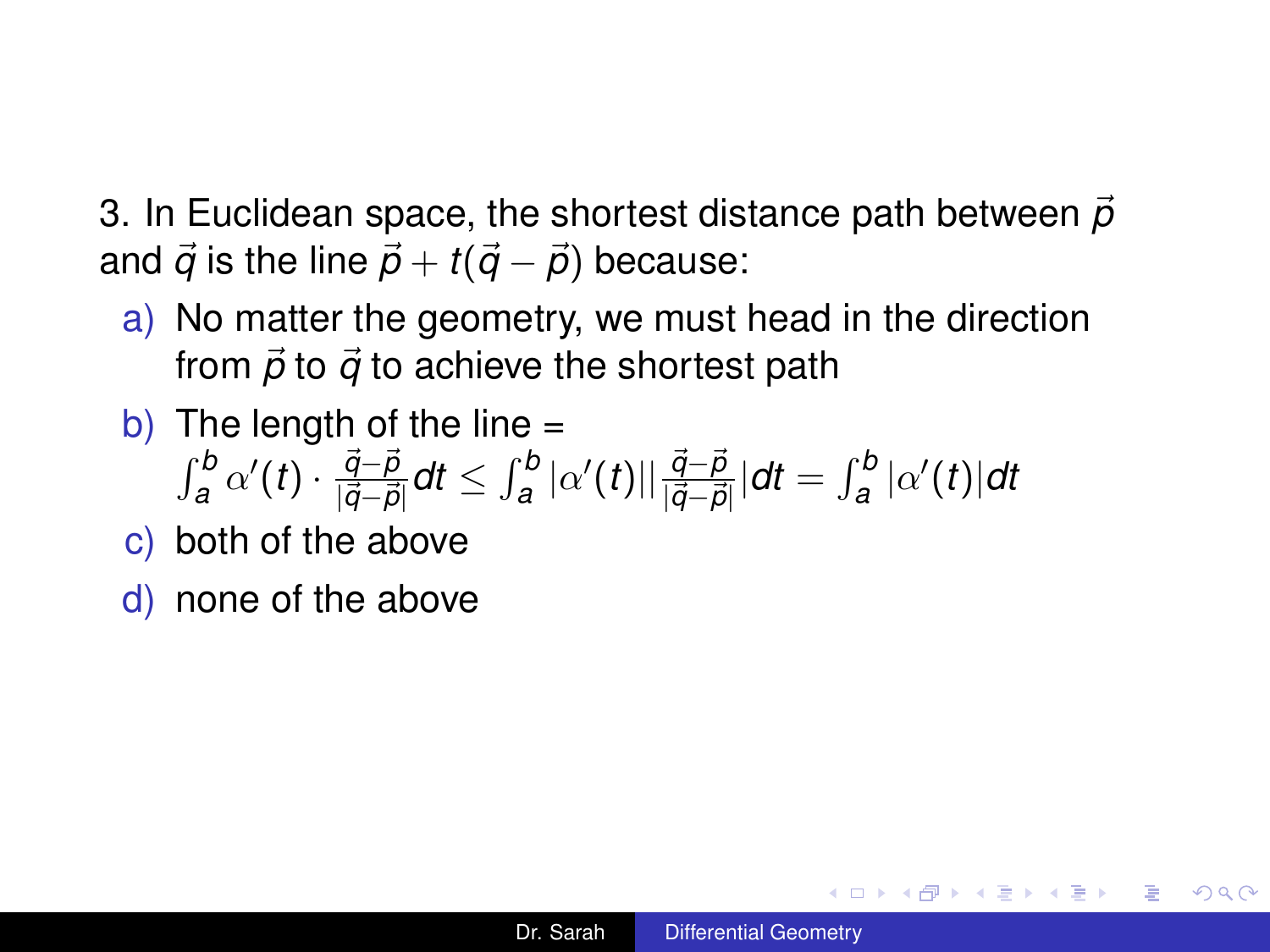- 4. The dot product of two vectors in 3-space,  $\vec{v} \cdot \vec{w}$  is
	- a)  $|\vec{v}||\vec{w}|cos(\theta)$  where  $\theta$  is the angle between them b)  $|\vec{v}||\vec{w}|\sin(\theta)$
	- c)  $v_1w_1 + v_2w_2 + v_3w_3$ , where  $v_i$  is the *i*th entry of  $\bar{v}$
	- d) more than one of the above

重し

 $2Q$ 

K 何 ▶ K ヨ ▶ K ヨ ▶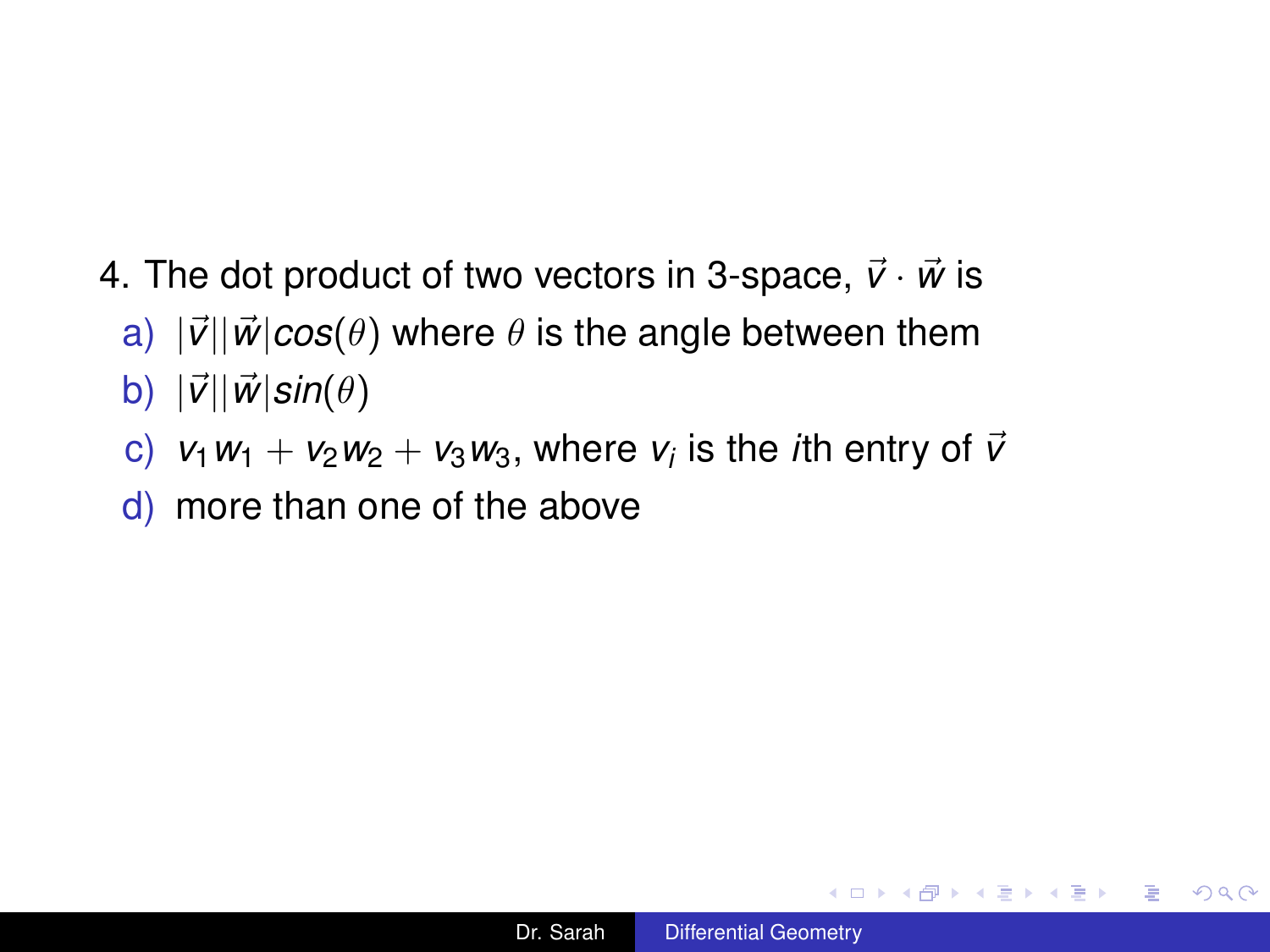- 5. To calculate a tangent vector and the velocity vector
	- a) If the curve is parametrized by time then it is the same calculation
	- b) They are always equal
	- c) For tangent take the component derivatives with respect to the parameter in the parametrization, for velocity take the component derivatives with respect to time
	- d) more than one is true

イロメ イ押 メイヨメ イヨメ

÷.  $QQ$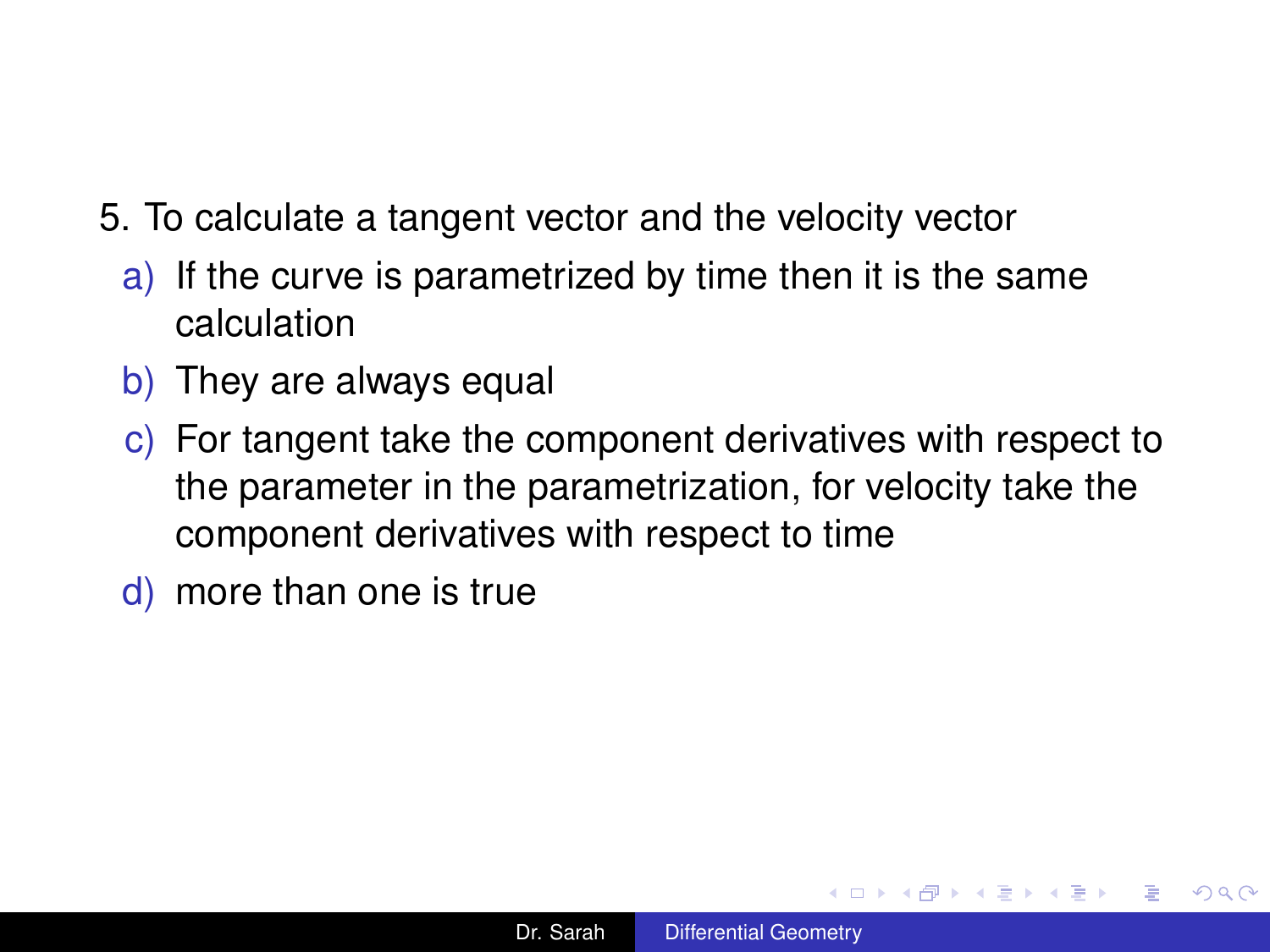- 6. Which of the following are true regarding arc length *s*?
	- a)  $s = \int |\alpha'(t)| dt$
	- b) *s* = R speed d*t*
	- c) a closed form solution for *s* may not exist, even for regular curves
	- d) more than one is true

 $\equiv$  990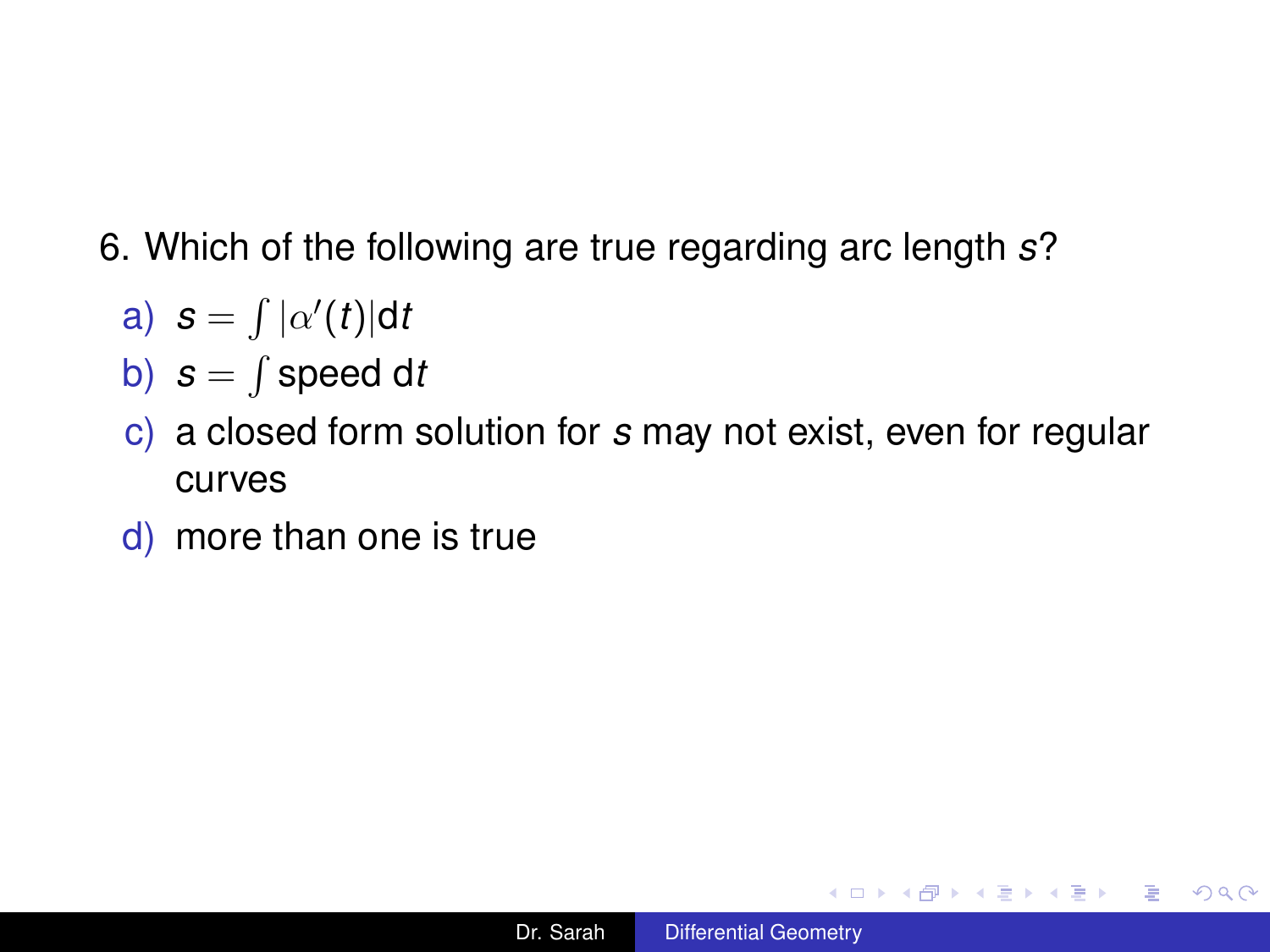

[https://www.its.caltech.edu/˜mamikon/Mont.html](https://www.its.caltech.edu/~mamikon/Mont.html)

**K ロ ▶ K 何 ▶ K ヨ ▶ K ヨ ▶** 

 $\equiv$ 

 $2990$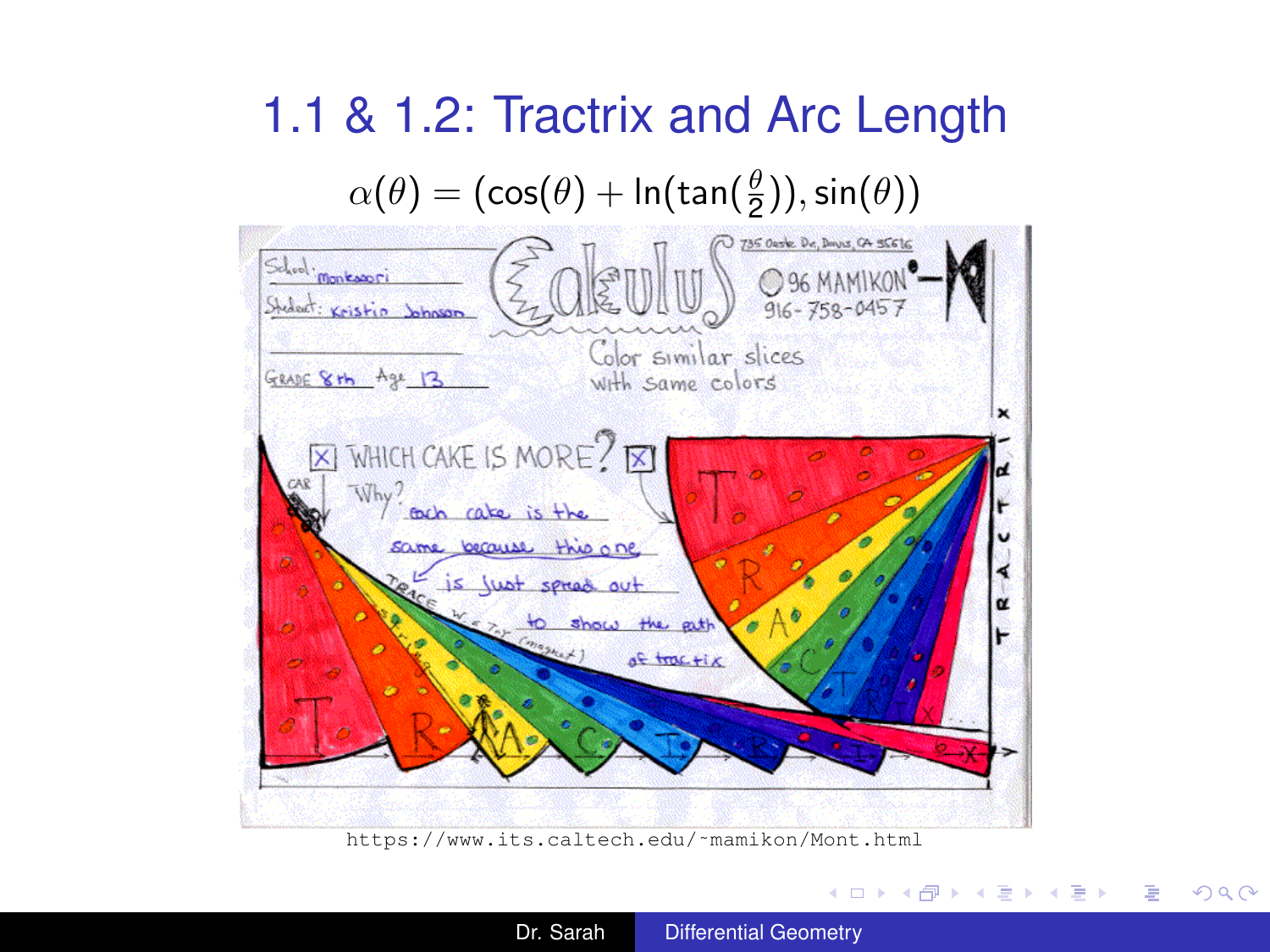# $\int_{\pi}^{\frac{2\pi}{3}} |\alpha'(\theta)| d\theta$  where  $\alpha(\theta) = (\cos(\theta) + \ln(\tan(\frac{\theta}{2})) , \sin(\theta))$ π

2



[https://www.its.caltech.edu/˜mamikon/Mont.html](https://www.its.caltech.edu/~mamikon/Mont.html)



重し

 $QQ$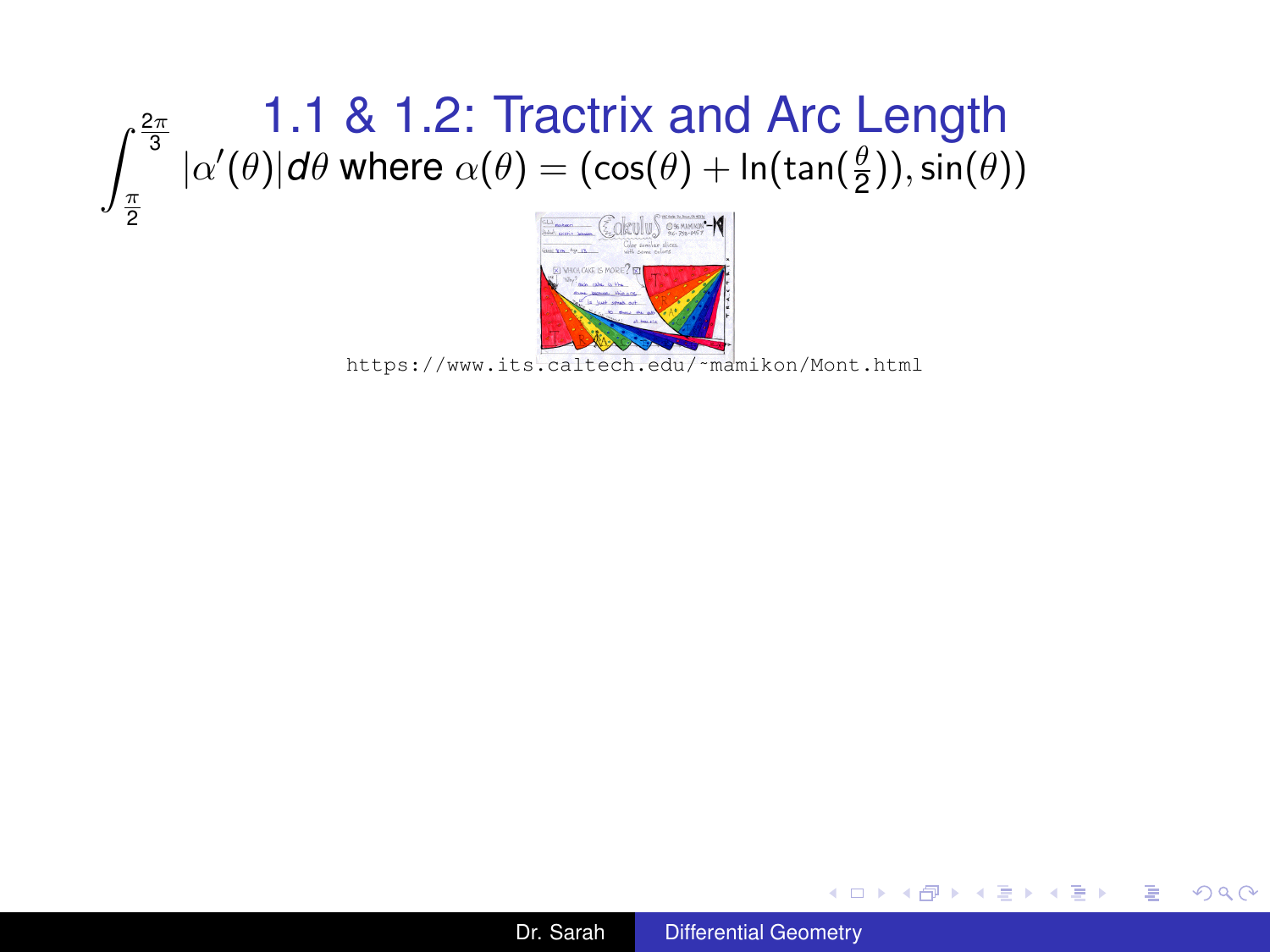# $\int_{\pi}^{\frac{2\pi}{3}} |\alpha'(\theta)| d\theta$  where  $\alpha(\theta) = (\cos(\theta) + \ln(\tan(\frac{\theta}{2})) , \sin(\theta))$ π



[https://www.its.caltech.edu/˜mamikon/Mont.html](https://www.its.caltech.edu/~mamikon/Mont.html)

$$
\alpha'(\theta) = (-\sin(\theta) + \frac{\sec^2(\frac{\theta}{2})}{2\tan(\frac{\theta}{2})}, \cos(\theta))
$$

2

重し

 $QQ$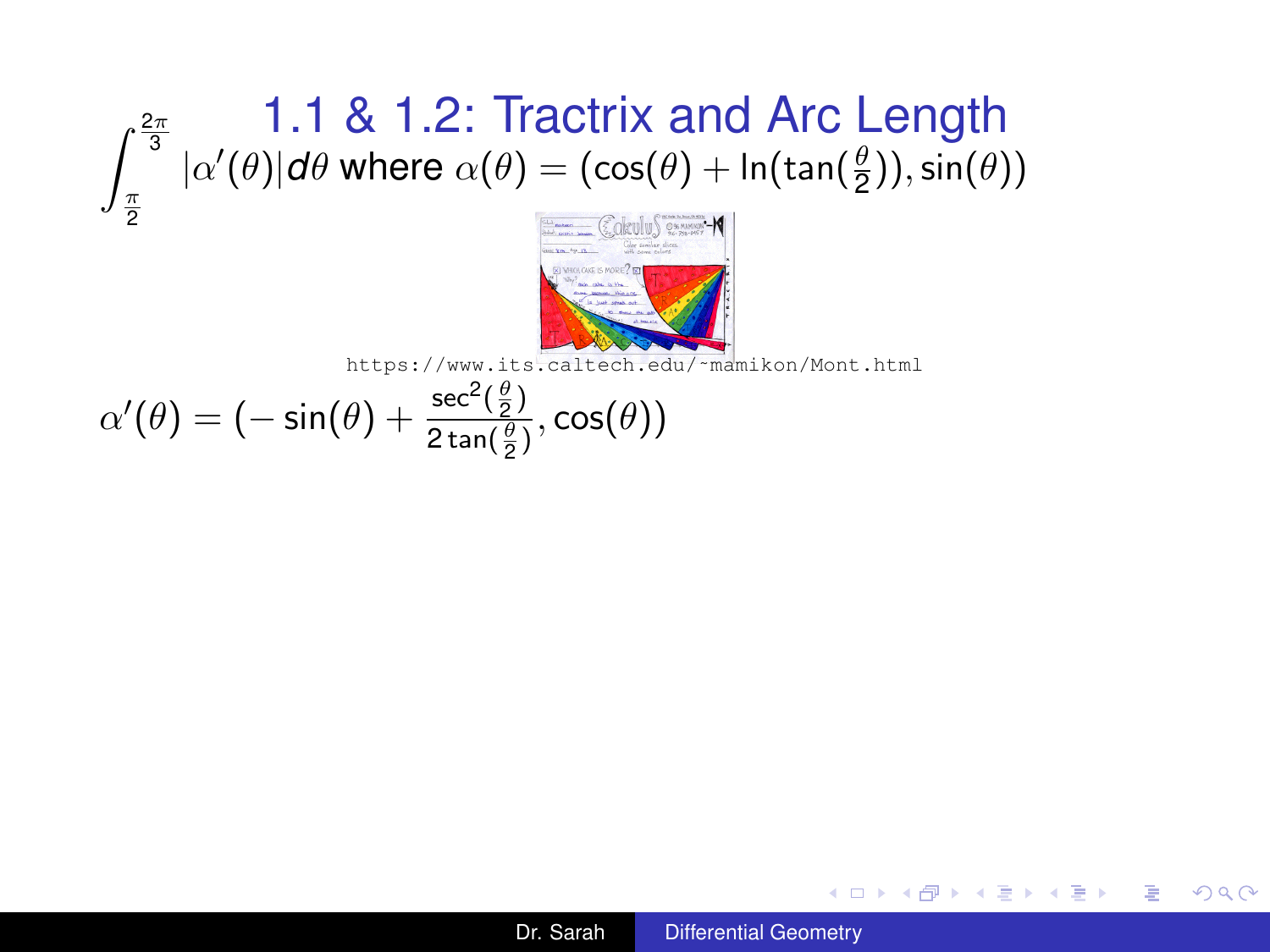# $\int_{\pi}^{\frac{2\pi}{3}} |\alpha'(\theta)| d\theta$  where  $\alpha(\theta) = (\cos(\theta) + \ln(\tan(\frac{\theta}{2})) , \sin(\theta))$ π



[https://www.its.caltech.edu/˜mamikon/Mont.html](https://www.its.caltech.edu/~mamikon/Mont.html)

$$
\alpha'(\theta) = (-\sin(\theta) + \frac{\sec^2(\frac{\theta}{2})}{2\tan(\frac{\theta}{2})}, \cos(\theta))
$$
  
= (-\sin(\theta) + \frac{1}{2\sin(\frac{\theta}{2})\cos(\frac{\theta}{2})}, \cos(\theta)) =

2

重し

 $QQ$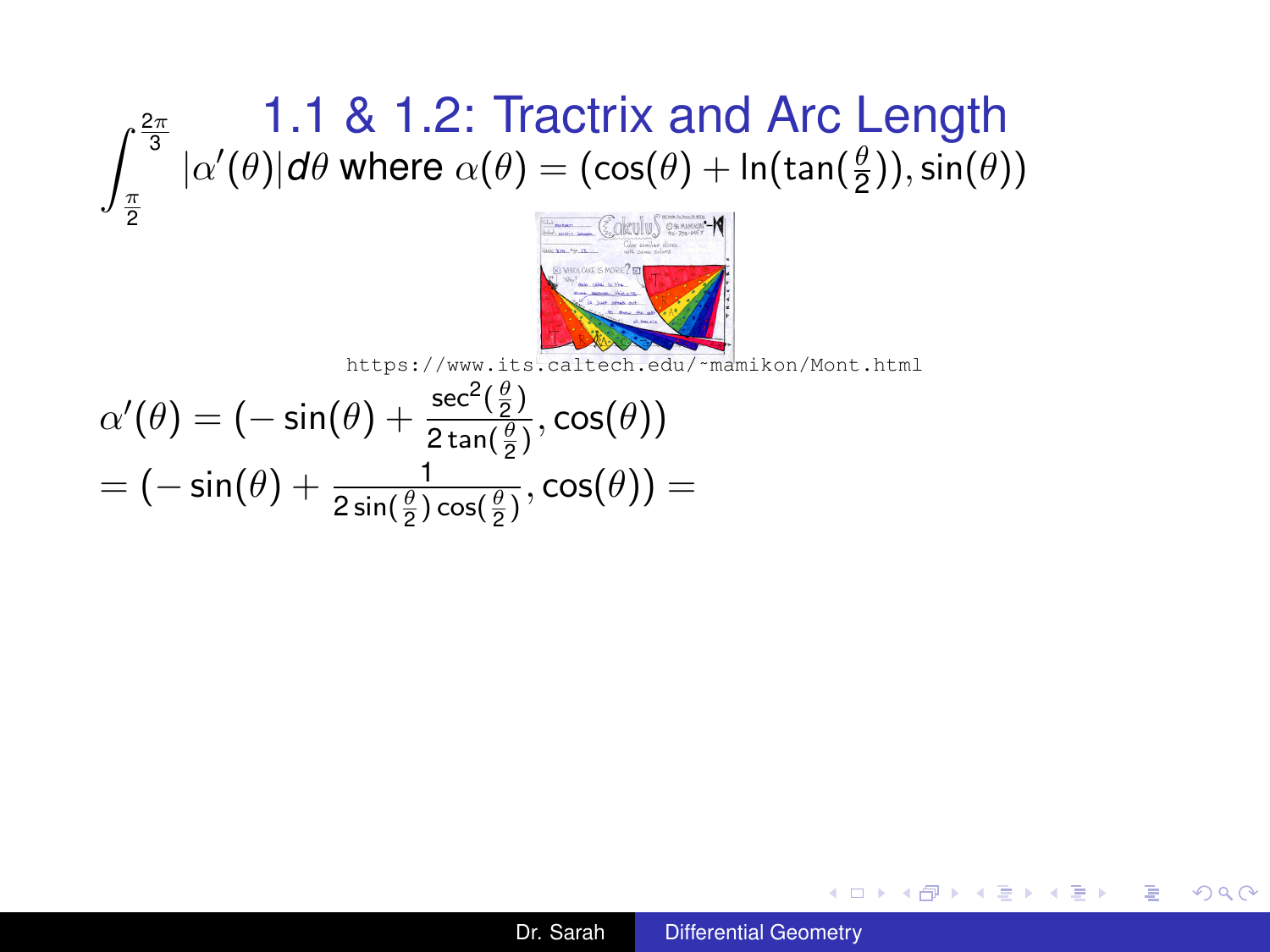

[https://www.its.caltech.edu/˜mamikon/Mont.html](https://www.its.caltech.edu/~mamikon/Mont.html) θ

$$
\alpha'(\theta) = (-\sin(\theta) + \frac{\sec^2(\frac{\theta}{2})}{2\tan(\frac{\theta}{2})}, \cos(\theta))
$$
  
= (-\sin(\theta) + \frac{1}{2\sin(\frac{\theta}{2})\cos(\frac{\theta}{2})}, \cos(\theta)) = (-\sin(\theta) + \frac{1}{\sin(\theta)}, \cos(\theta))  
|\alpha'(\theta)| =

K 何 ▶ K ヨ ▶ K ヨ ▶

4 0 8

重し  $2990$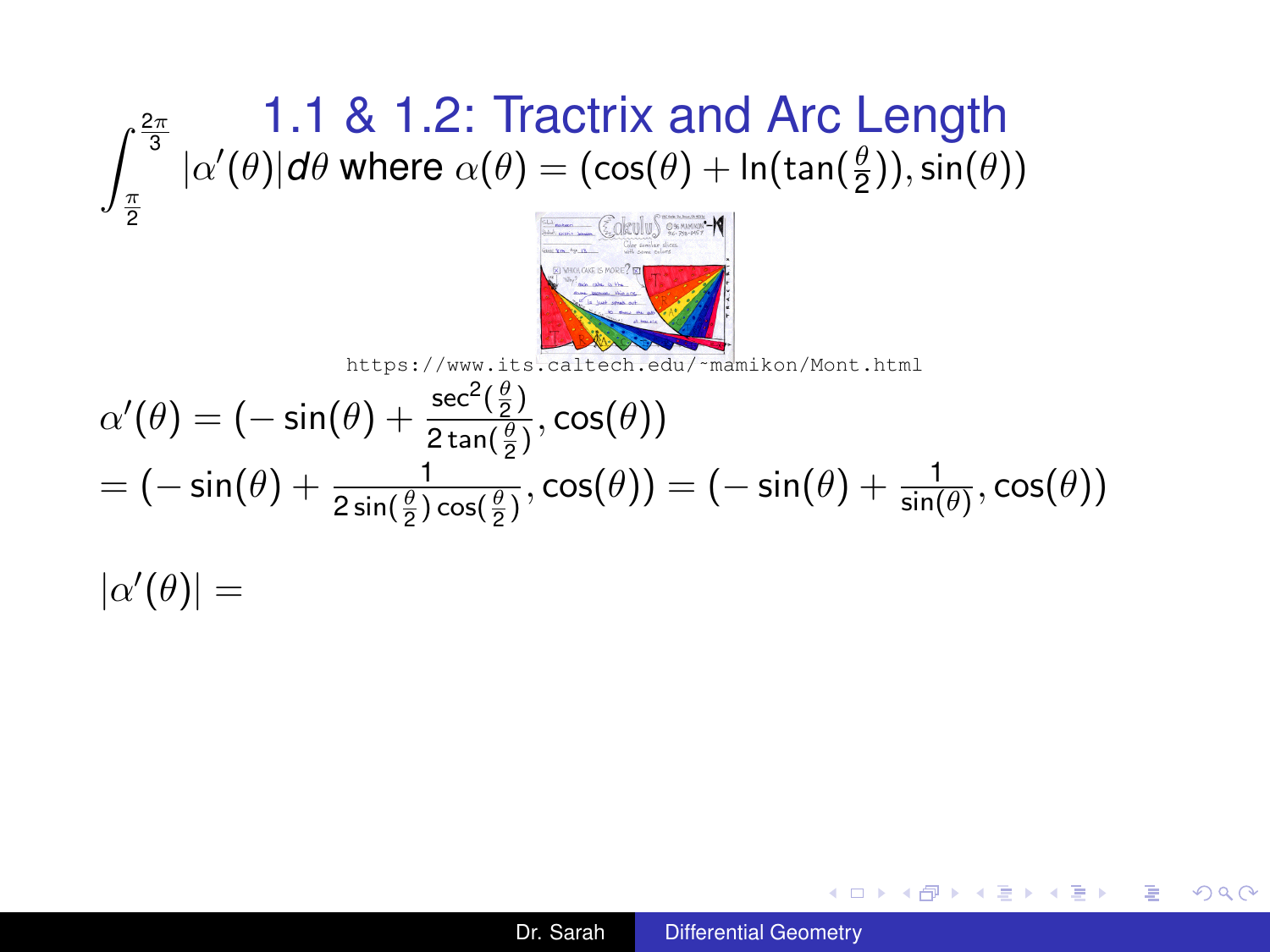

$$
\alpha'(\theta) = (-\sin(\theta) + \frac{\sec^2(\frac{\theta}{2})}{2\tan(\frac{\theta}{2})}, \cos(\theta))
$$
\n
$$
= (-\sin(\theta) + \frac{1}{2\tan(\frac{\theta}{2})}, \cos(\theta))
$$
\n
$$
|\alpha'(\theta)| = \sqrt{(-\sin(\theta) + \frac{1}{\sin(\theta)})^2 + \cos^2(\theta)} =
$$

K 何 ▶ K ヨ ▶ K ヨ ▶

4 0 8

 $\Rightarrow$  $2990$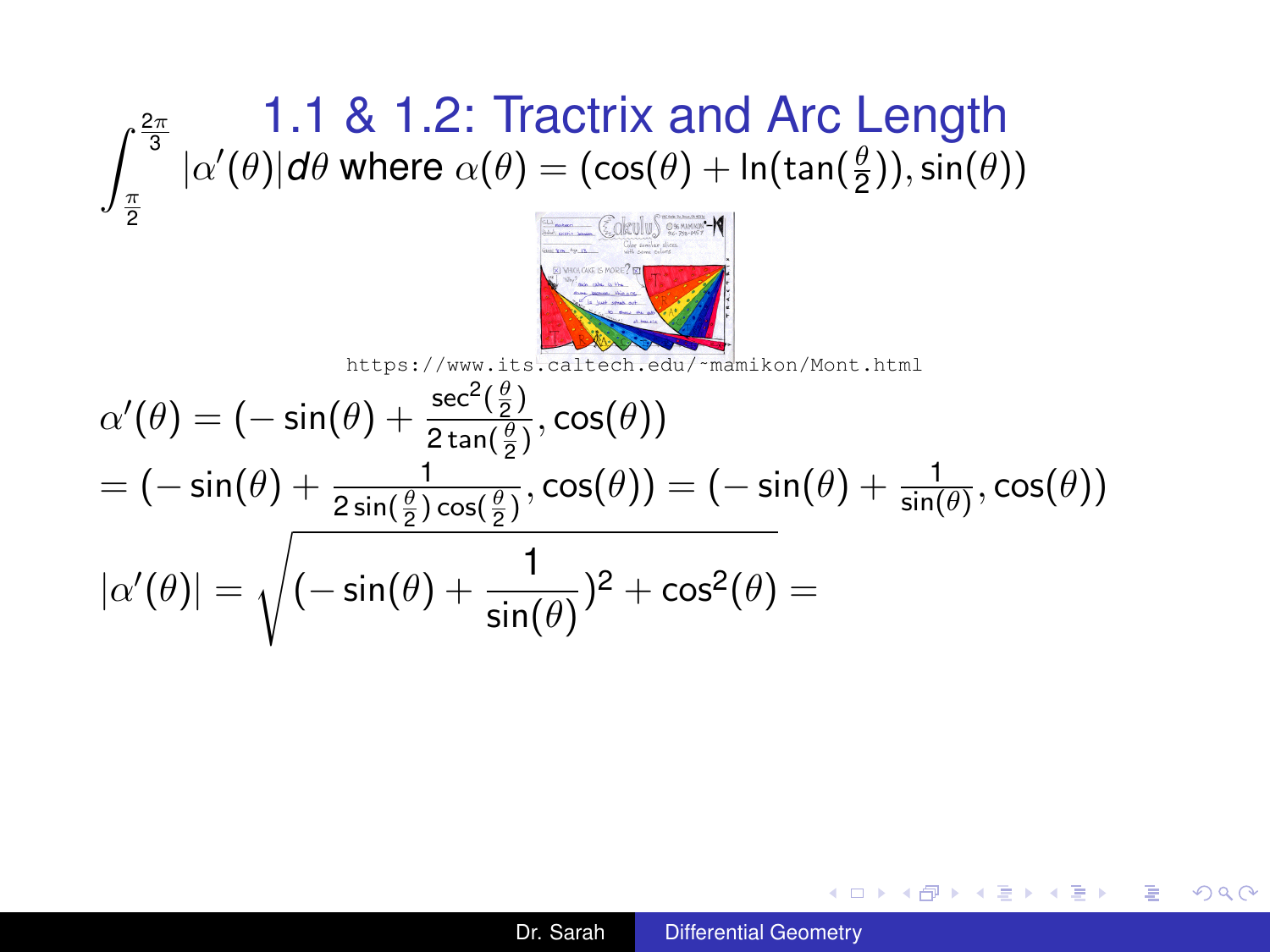

$$
\alpha'(\theta) = (-\sin(\theta) + \frac{\sec^2(\frac{\theta}{2})}{2\tan(\frac{\theta}{2})}, \cos(\theta))
$$
  
\n=  $(-\sin(\theta) + \frac{1}{2\sin(\frac{\theta}{2})\cos(\frac{\theta}{2})}, \cos(\theta)) = (-\sin(\theta) + \frac{1}{\sin(\theta)}, \cos(\theta))$   
\n
$$
|\alpha'(\theta)| = \sqrt{(-\sin(\theta) + \frac{1}{\sin(\theta)})^2 + \cos^2(\theta)} =
$$
  
\n
$$
\sqrt{\sin^2(\theta) - 2\sin(\theta)\frac{1}{\sin(\theta)} + \frac{1}{\sin^2(\theta)} + \cos^2(\theta)} =
$$

÷.

 $QQ$ 

御 ▶ す 君 ▶ す 君 ▶ …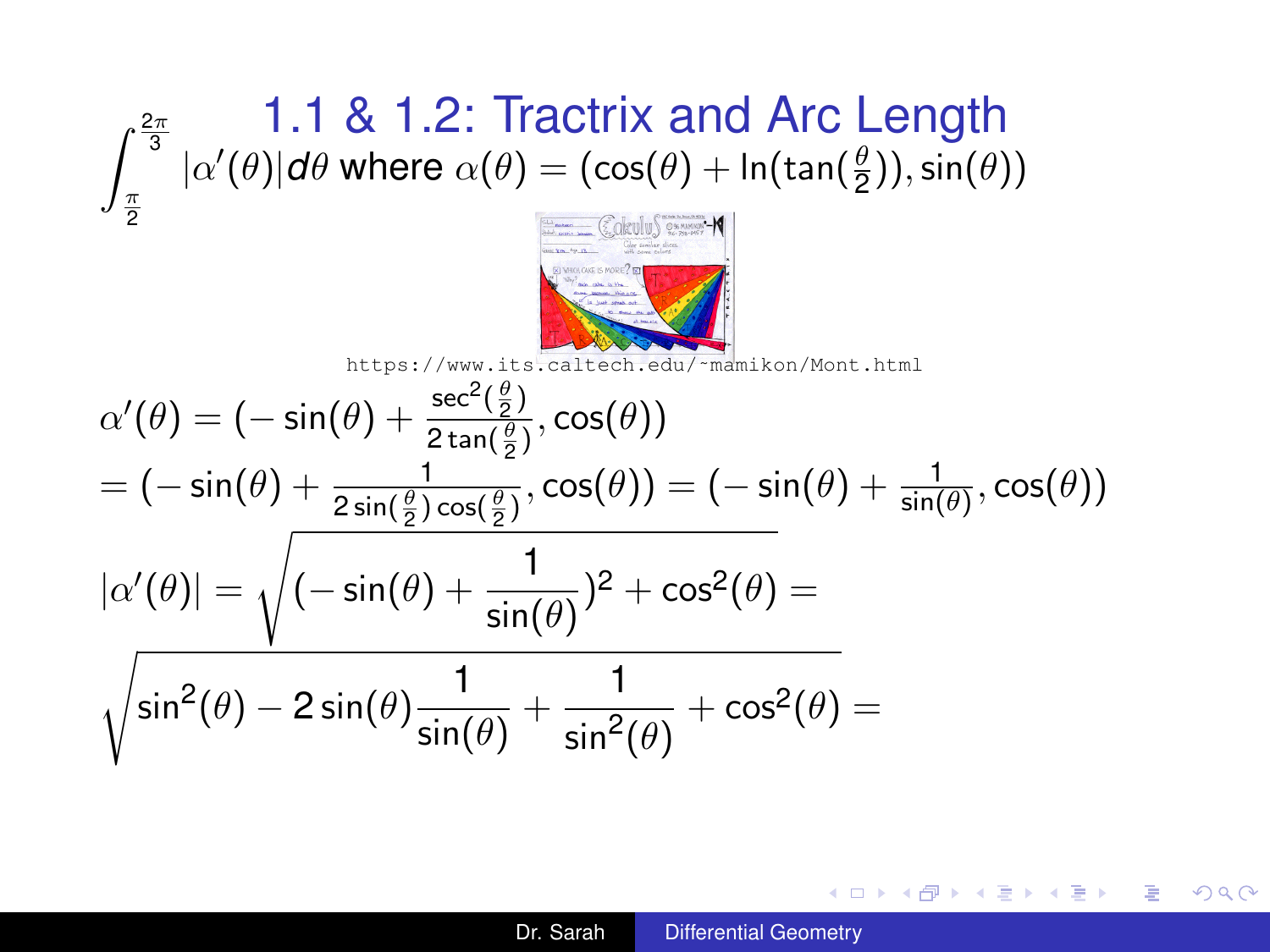

$$
\alpha'(\theta) = (-\sin(\theta) + \frac{\sec^2(\frac{\theta}{2})}{2\tan(\frac{\theta}{2})}, \cos(\theta))
$$
  
\n
$$
= (-\sin(\theta) + \frac{1}{2\sin(\frac{\theta}{2})\cos(\frac{\theta}{2})}, \cos(\theta)) = (-\sin(\theta) + \frac{1}{\sin(\theta)}, \cos(\theta))
$$
  
\n
$$
|\alpha'(\theta)| = \sqrt{(-\sin(\theta) + \frac{1}{\sin(\theta)})^2 + \cos^2(\theta)} =
$$
  
\n
$$
\sqrt{\sin^2(\theta) - 2\sin(\theta)\frac{1}{\sin(\theta)} + \frac{1}{\sin^2(\theta)} + \cos^2(\theta)} =
$$
  
\n
$$
\sqrt{1 - 2 + \frac{1}{\sin^2(\theta)}} =
$$

4 0 8

÷.

 $QQ$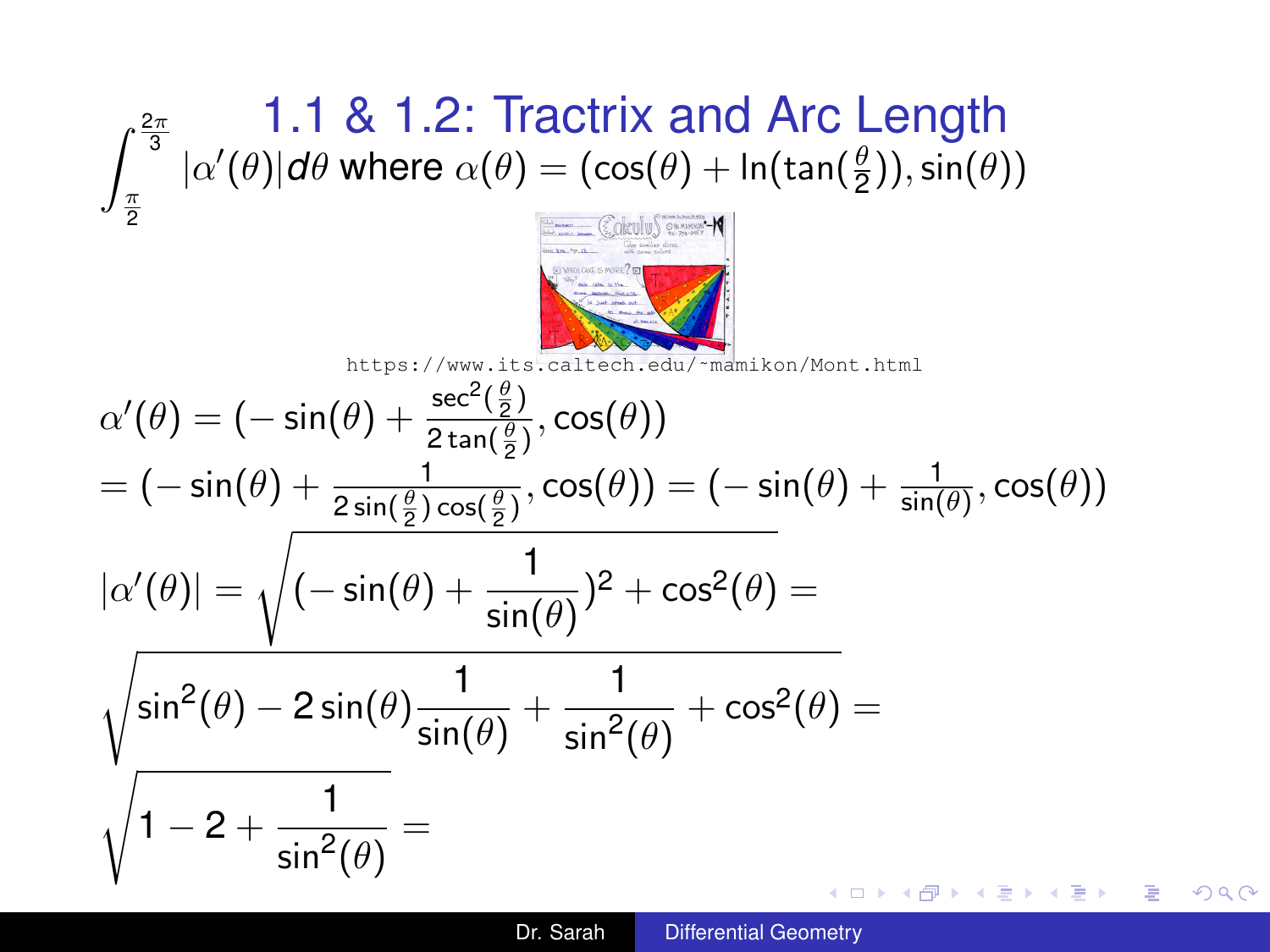

$$
\alpha'(\theta) = (-\sin(\theta) + \frac{\sec^2(\frac{\theta}{2})}{2\tan(\frac{\theta}{2})}, \cos(\theta))
$$
  
\n
$$
= (-\sin(\theta) + \frac{1}{2\sin(\frac{\theta}{2})\cos(\frac{\theta}{2})}, \cos(\theta)) = (-\sin(\theta) + \frac{1}{\sin(\theta)}, \cos(\theta))
$$
  
\n
$$
|\alpha'(\theta)| = \sqrt{(-\sin(\theta) + \frac{1}{\sin(\theta)})^2 + \cos^2(\theta)} =
$$
  
\n
$$
\sqrt{\sin^2(\theta) - 2\sin(\theta)\frac{1}{\sin(\theta)} + \frac{1}{\sin^2(\theta)} + \cos^2(\theta)} =
$$
  
\n
$$
\sqrt{1 - 2 + \frac{1}{\sin^2(\theta)}} = \sqrt{\csc^2(\theta) - 1} =
$$

 $2990$ 

÷.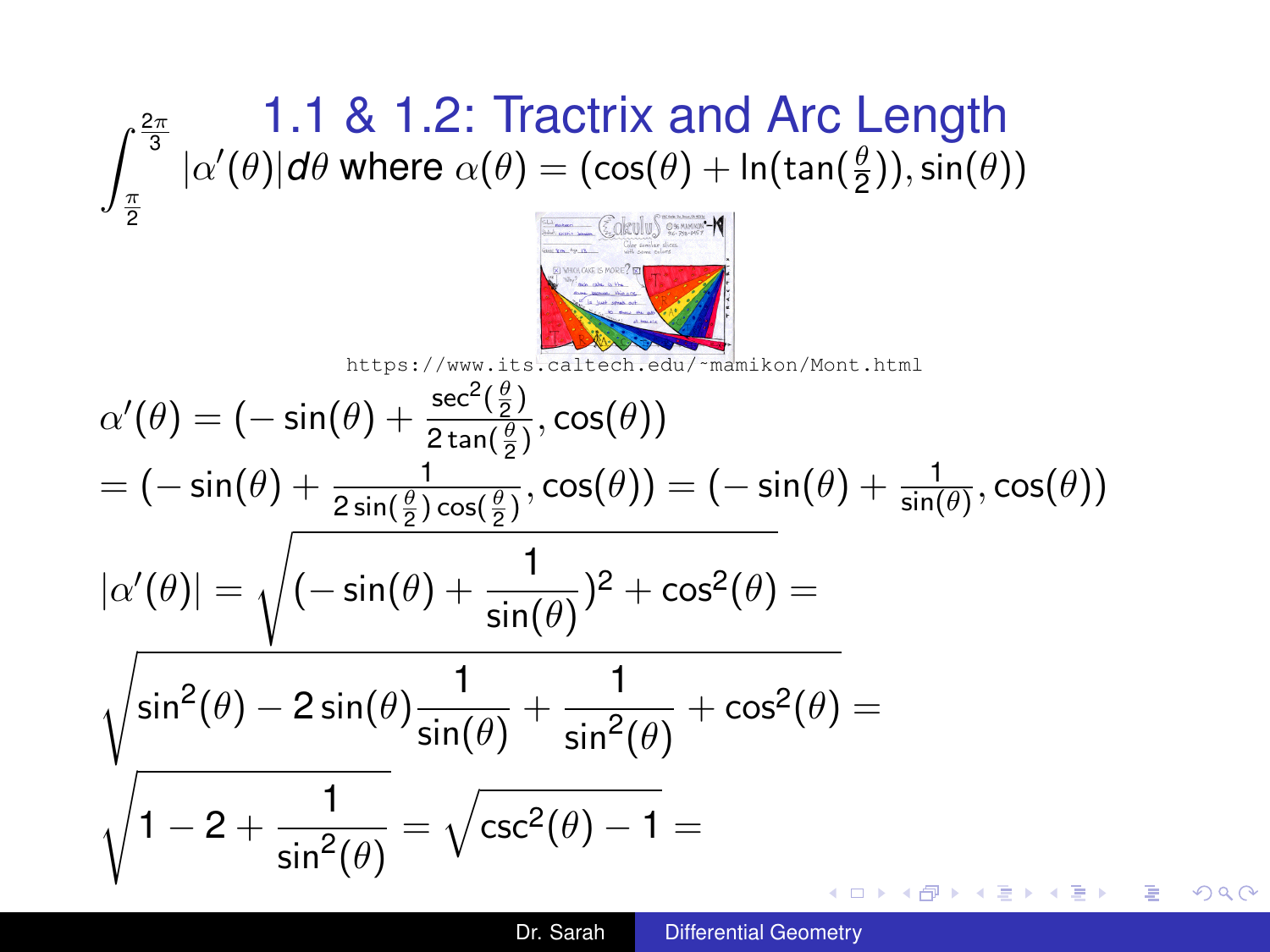

$$
\alpha'(\theta) = (-\sin(\theta) + \frac{\sec^2(\frac{\theta}{2})}{2\tan(\frac{\theta}{2})}, \cos(\theta))
$$
  
\n
$$
= (-\sin(\theta) + \frac{1}{2\sin(\frac{\theta}{2})\cos(\frac{\theta}{2})}, \cos(\theta)) = (-\sin(\theta) + \frac{1}{\sin(\theta)}, \cos(\theta))
$$
  
\n
$$
|\alpha'(\theta)| = \sqrt{(-\sin(\theta) + \frac{1}{\sin(\theta)})^2 + \cos^2(\theta)} =
$$
  
\n
$$
\sqrt{\sin^2(\theta) - 2\sin(\theta)\frac{1}{\sin(\theta)} + \frac{1}{\sin^2(\theta)} + \cos^2(\theta)} =
$$
  
\n
$$
\sqrt{1 - 2 + \frac{1}{\sin^2(\theta)}} = \sqrt{\csc^2(\theta) - 1} = \sqrt{\cot^2(\theta)}
$$

 $\equiv$ 

 $2990$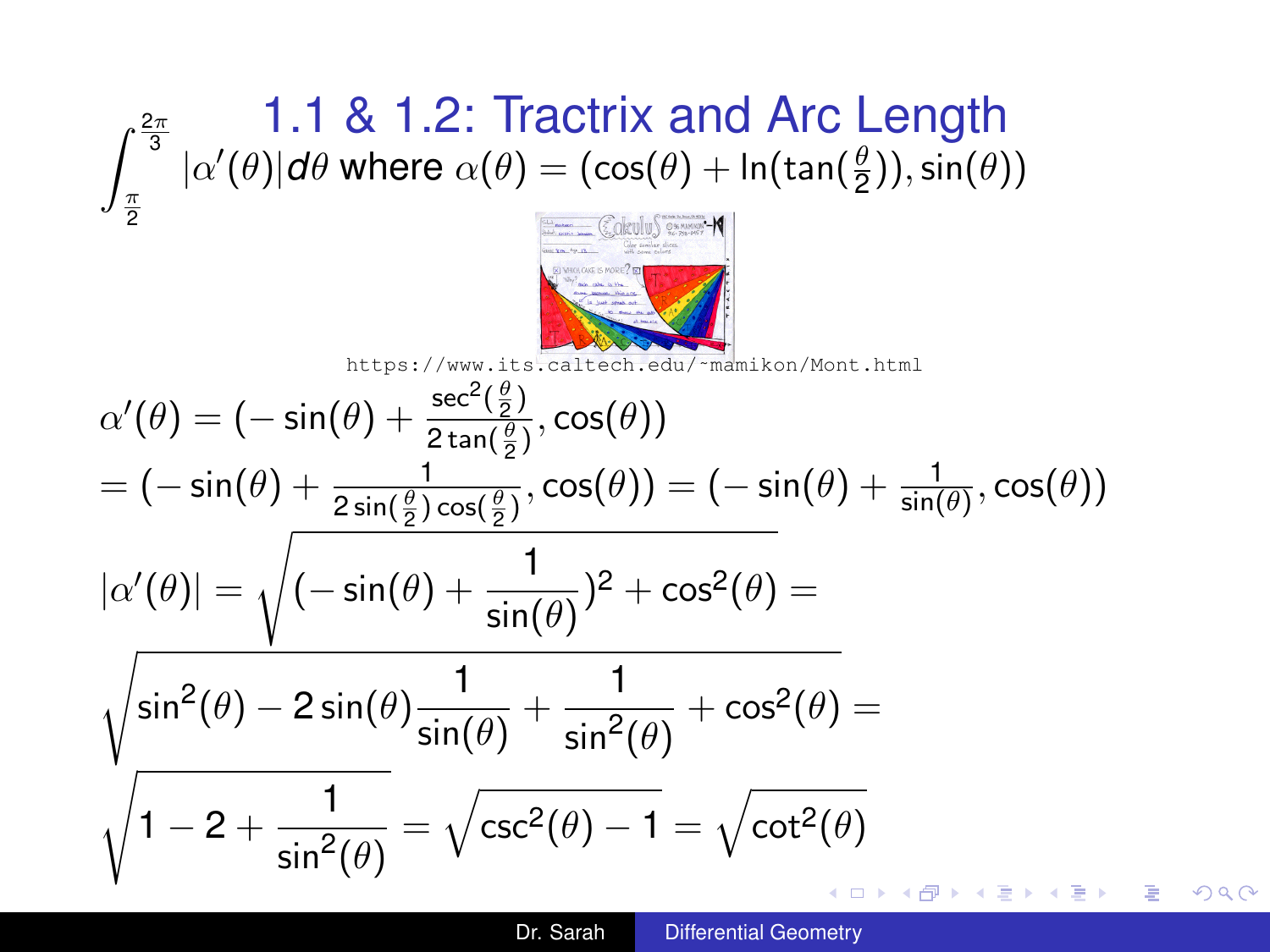$$
\int_{\frac{\pi}{2}}^{\frac{2\pi}{3}} |\alpha'(\theta)| d\theta \text{ where } \alpha(\theta) = (\cos(\theta) + \ln(\tan(\frac{\theta}{2})), \sin(\theta))
$$



[https://www.its.caltech.edu/˜mamikon/Mont.html](https://www.its.caltech.edu/~mamikon/Mont.html)

$$
\int_{\frac{\pi}{2}}^{\frac{2\pi}{3}}-cot(\theta)d\theta=
$$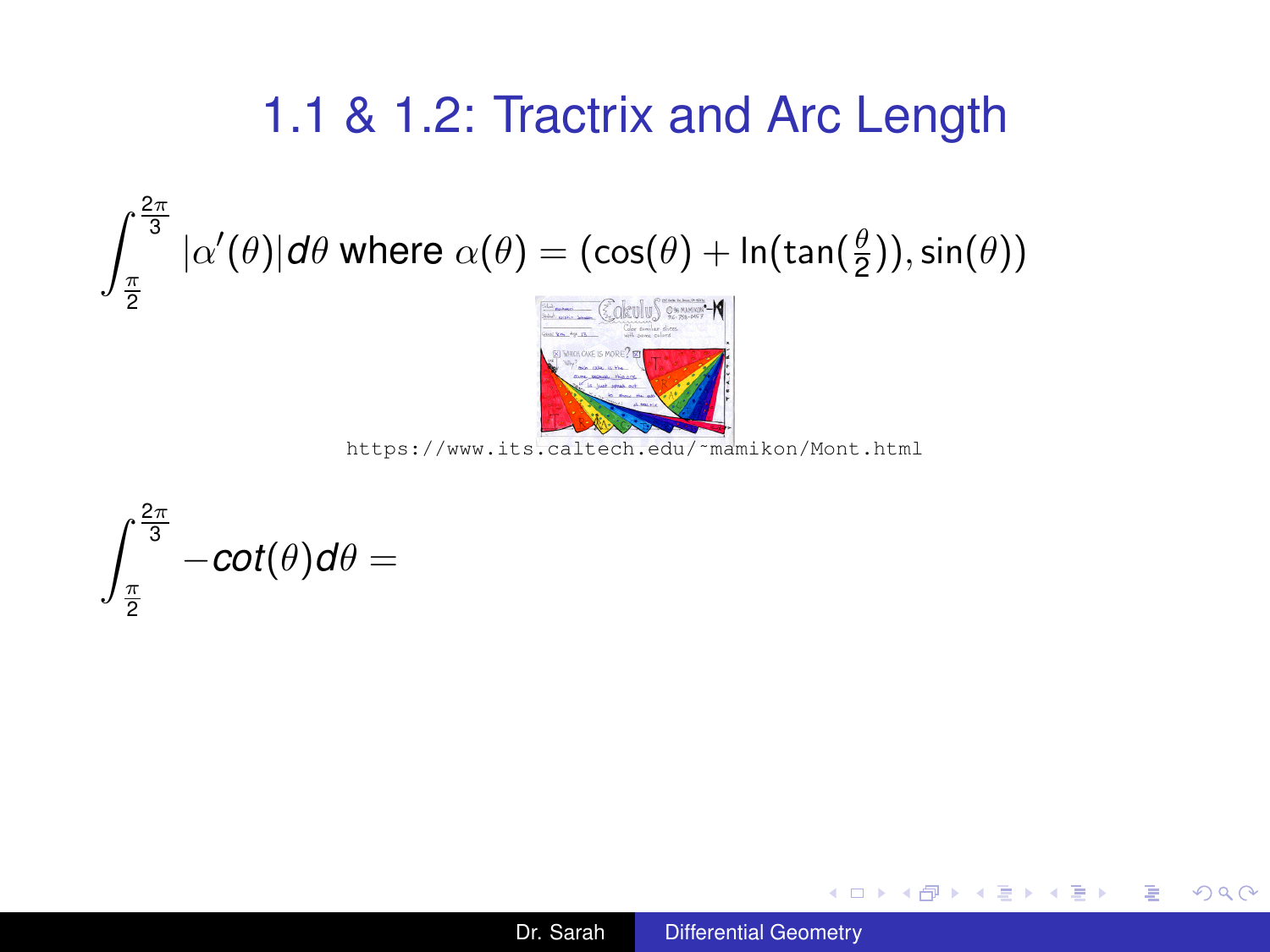$$
\int_{\frac{\pi}{2}}^{\frac{2\pi}{3}} |\alpha'(\theta)| d\theta
$$
 where  $\alpha(\theta) = (\cos(\theta) + \ln(\tan(\frac{\theta}{2})), \sin(\theta))$ 



[https://www.its.caltech.edu/˜mamikon/Mont.html](https://www.its.caltech.edu/~mamikon/Mont.html)

$$
\int_{\frac{\pi}{2}}^{\frac{2\pi}{3}}-cot(\theta)d\theta=-\int_{\frac{\pi}{2}}^{\frac{2\pi}{3}}\frac{cos(\theta)}{sin(\theta)}d\theta
$$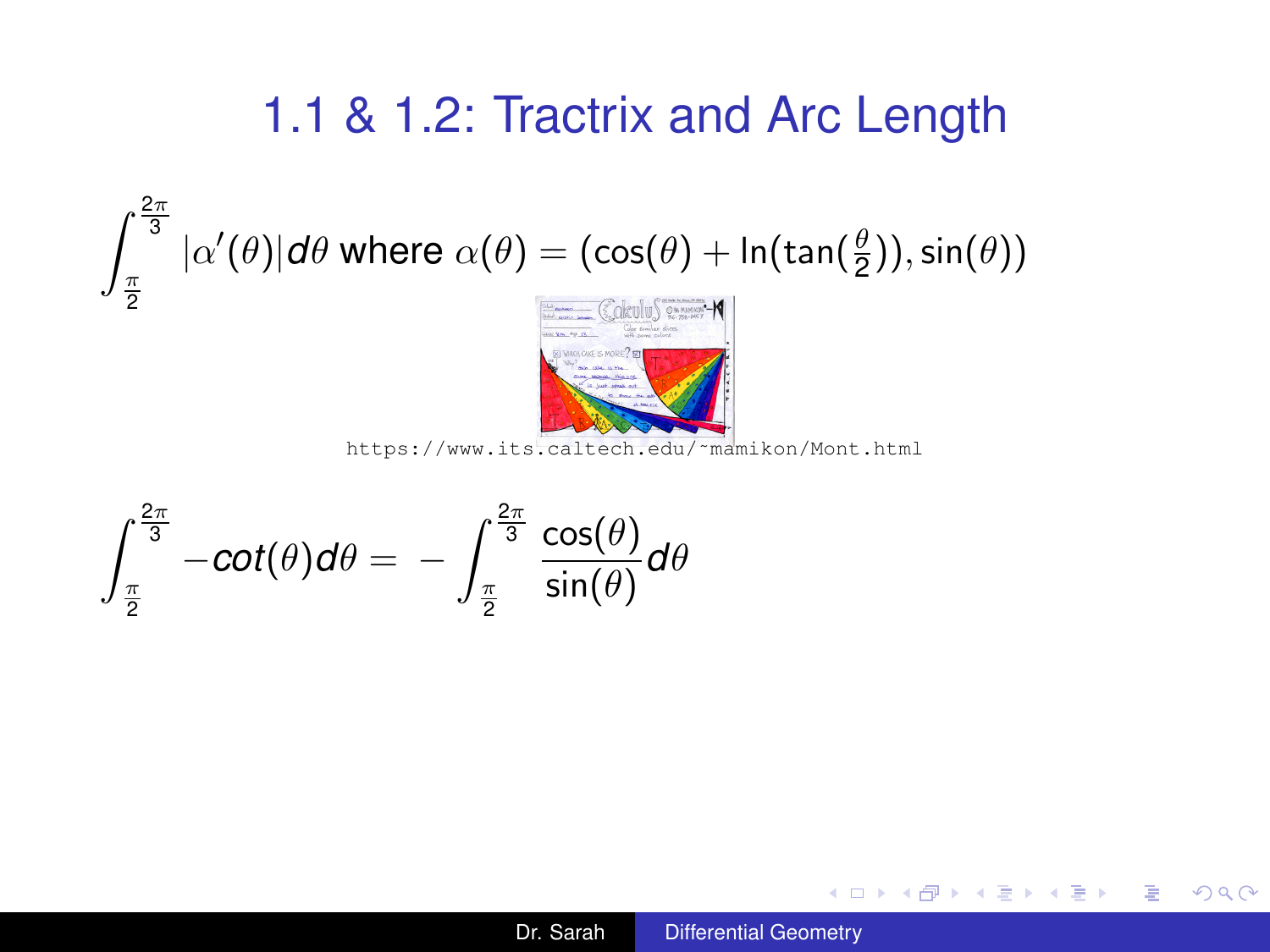$$
\int_{\frac{\pi}{2}}^{\frac{\pi}{3}} |\alpha'(\theta)| d\theta
$$
 where  $\alpha(\theta) = (\cos(\theta) + \ln(\tan(\frac{\theta}{2}))$ ,  $\sin(\theta)$ )

 $n^2$ 



[https://www.its.caltech.edu/˜mamikon/Mont.html](https://www.its.caltech.edu/~mamikon/Mont.html)

$$
\int_{\frac{\pi}{2}}^{\frac{2\pi}{3}} -\cot(\theta)d\theta = -\int_{\frac{\pi}{2}}^{\frac{2\pi}{3}} \frac{\cos(\theta)}{\sin(\theta)}d\theta
$$
  
integration by substitution  $u = \sin(\theta)d\theta = \cos(\theta)d\theta$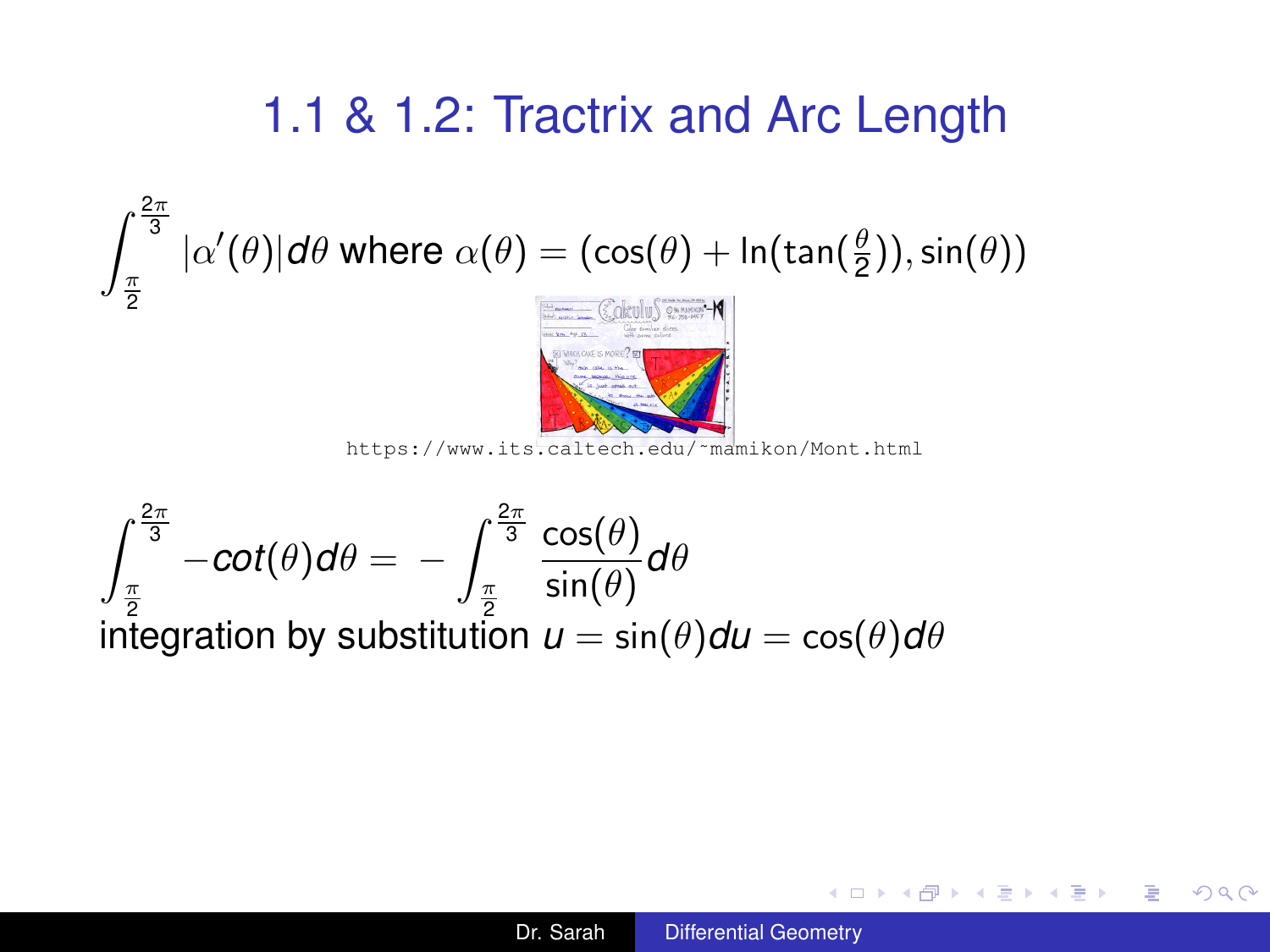$$
\int_{\frac{\pi}{2}}^{\frac{\pi}{2}} |\alpha'(\theta)| d\theta \text{ where } \alpha(\theta) = (\cos(\theta) + \ln(\tan(\frac{\theta}{2})), \sin(\theta))
$$

 $n^2$ 



[https://www.its.caltech.edu/˜mamikon/Mont.html](https://www.its.caltech.edu/~mamikon/Mont.html)

$$
\int_{\frac{\pi}{2}}^{\frac{2\pi}{3}} -\cot(\theta)d\theta = -\int_{\frac{\pi}{2}}^{\frac{2\pi}{3}} \frac{\cos(\theta)}{\sin(\theta)}d\theta
$$
  
integration by substitution  $u = \sin(\theta)du = \cos(\theta)d\theta$   

$$
= -\ln|\sin(\theta)|\Big|_{\frac{\pi}{2}}^{\frac{2\pi}{3}} = -\ln\frac{\sqrt{3}}{2} - \ln 1
$$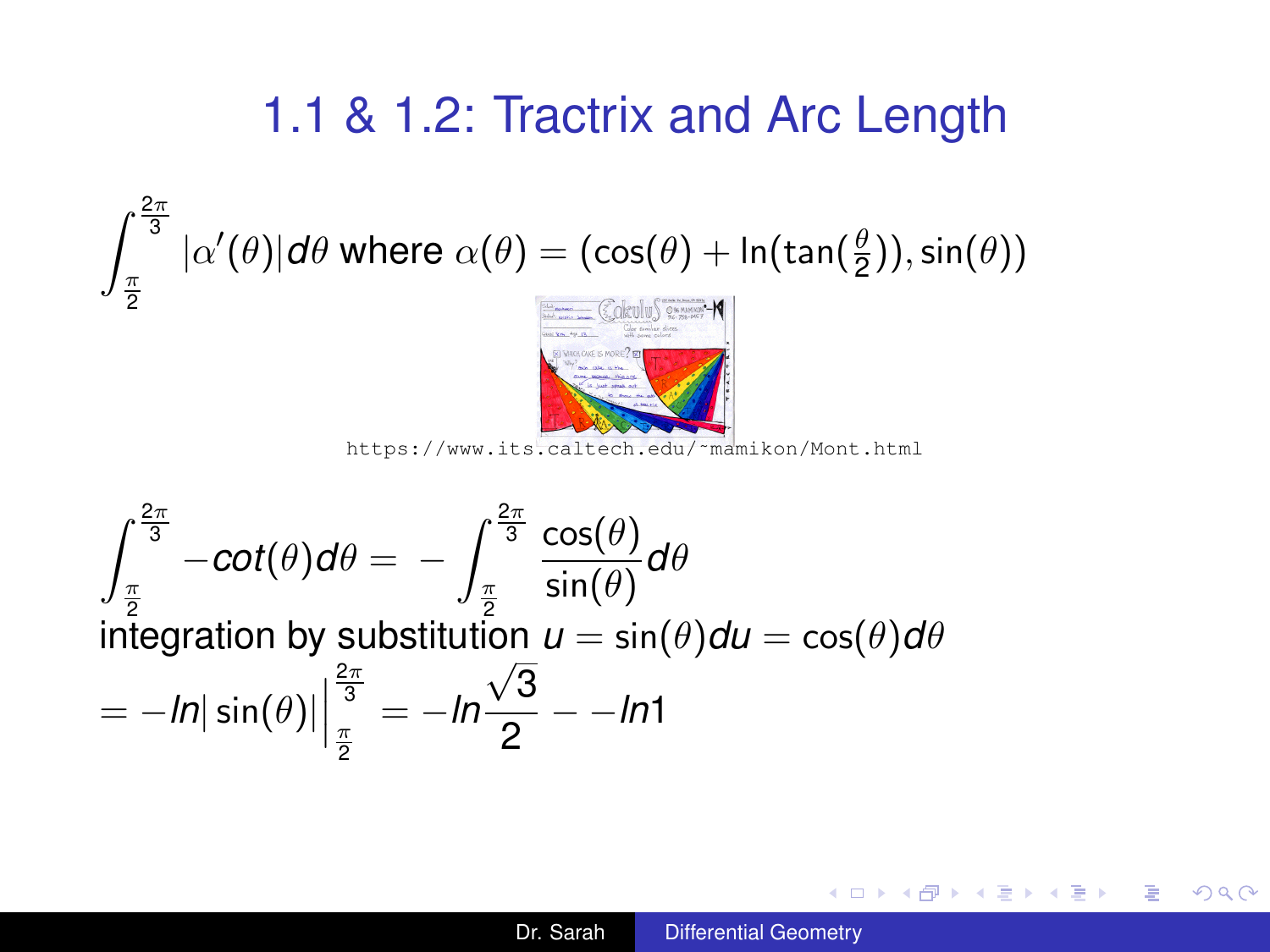<span id="page-21-0"></span>
$$
\int_{\frac{\pi}{2}}^{\frac{2\pi}{3}} |\alpha'(\theta)| d\theta \text{ where } \alpha(\theta) = (\cos(\theta) + \ln(\tan(\frac{\theta}{2})), \sin(\theta))
$$



[https://www.its.caltech.edu/˜mamikon/Mont.html](https://www.its.caltech.edu/~mamikon/Mont.html)

$$
\int_{\frac{\pi}{2}}^{\frac{2\pi}{3}} -\cot(\theta)d\theta = -\int_{\frac{\pi}{2}}^{\frac{2\pi}{3}} \frac{\cos(\theta)}{\sin(\theta)}d\theta
$$
  
integration by substitution  $u = \sin(\theta)du = \cos(\theta)d\theta$   

$$
= -\ln|\sin(\theta)|\Big|_{\frac{\pi}{2}}^{\frac{2\pi}{3}} = -\ln\frac{\sqrt{3}}{2} - -\ln 1 = -\ln\frac{\sqrt{3}}{2} \approx .1438
$$